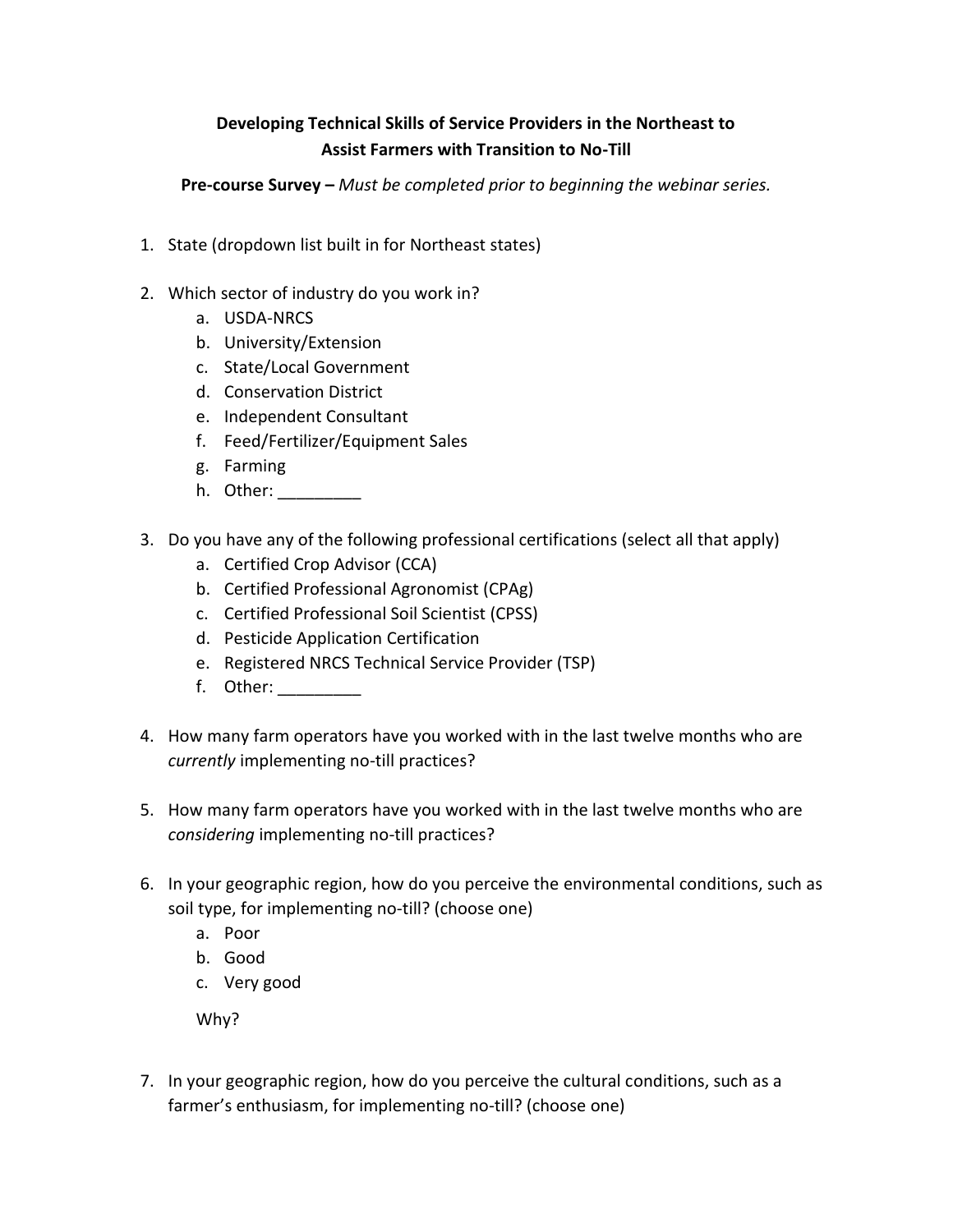- a. Poor
- b. Good
- c. Very good

Why?

- 8. Complete the following sentence. I view no-till cropping as a (choose one):
	- a. Technique to plant crops without tillage
	- b. A cropping system
	- c. A risky proposition for most farms
- 9. How likely are you currently to suggest to a producer that they adopt no-till cropping systems on their farm? (choose one)

*1* = not likely  $\rightarrow$  3 = somewhat likely  $\rightarrow$  5 = very likely

1 2 3 4 5

- 10. How would rate your ability to troubleshoot with farmers having issues adopting conservation practices, such as no-till? (choose one)
	- a. Poor
	- b. Good
	- c. Very good
	- d. Excellent
- 11. Please assess your current knowledge in the following area as they relate to no-till:

## $1 = low \rightarrow 5 = high$

Environmental benefits of no-till 1 2 3 4 5 Benefits of no-till for farms/farmers 1 2 3 4 5 Basic agronomy of corn, soybean and field crops 1 2 3 4 5 Manure Management 1 2 3 4 5 Fertility Management 1 2 3 4 5 Soil – physical properties 1 2 3 4 5 Soil – chemical properties 1 2 3 4 5 Soil – biological properties